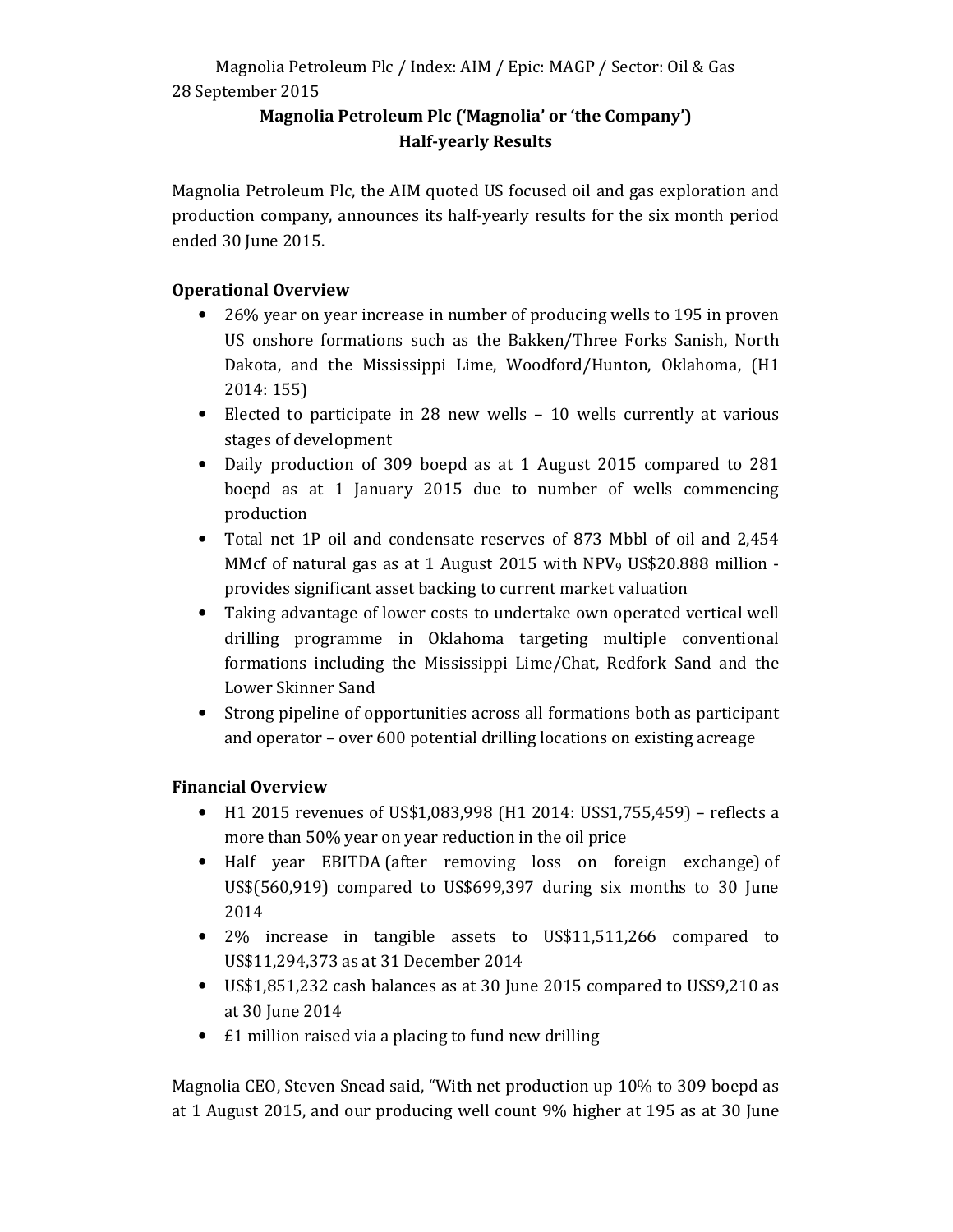2015, the first half of 2015 has seen further excellent progress made on the ground in delivering on our strategy to prove up the reserves on our US onshore leases through drilling. Together with our own operations and continued participation in drilling activity alongside leading operators, we expect the momentum behind the business to be maintained going forward despite low oil prices, and I look forward to providing further updates on our progress."

### Chief Executive's Statement

Over the last six months, 19 wells commenced production on our US onshore leases, while we elected to participate in a further 28. In all, Magnolia's well count stood at 203 as at 30 June 2015, a 9% increase since 31 December 2014. Post period end, we saw the positive effect this activity has had on our net production, which increased by 10% to 309 boepd between 1 January 2015 and 1 August 2015. Set against the backdrop of a sharply lower oil price compared to the US\$90-US\$100 per barrel of oil of recent years, our strong operational performance over the first half of 2015 is testament to the quality of our US onshore leases in North Dakota and Oklahoma, particularly in terms of their low costs and prospectivity.

We believe the long term equilibrium in the oil market, the point at which prices more accurately reflect global demand and supply dynamics, lies above current price levels. While calling the tops and bottoms of markets is a thankless task, we are actively taking advantage of today's market conditions to acquire, at competitive rates, leases in favourable locations with exposure to multiple proven hydrocarbon formations. As a result, Magnolia will be well placed for when both oil prices and drilling activity embark on a sustained recovery. In addition, we will continue to reinvest revenues generated from our production to fund further drilling activity, as we look to deliver on our objective to prove up the reserves on our leases and generate significant value for our shareholders.

In the meantime, the US onshore oil and gas industry has not been standing still but is quickly adapting to the US\$40-US\$50 per barrel of oil price: rig rates have fallen significantly while cost effective techniques such as drilling multiple wells on single pads are increasingly being employed. The net effect is that the cost of drilling wells onshore US has come down dramatically compared to twelve months ago. As a result, we expect to see a sustained pick-up in non-operated well proposals on our leases from operators. We believe we are already seeing the first signs of this: in Q2 we elected to participate in 16 new wells, a 33% increase on the 12 new wells we signed up for in Q1.

We are also taking advantage of lower rig rates by stepping up our vertical well drilling programme on Magnolia-operated leases. We recently commenced this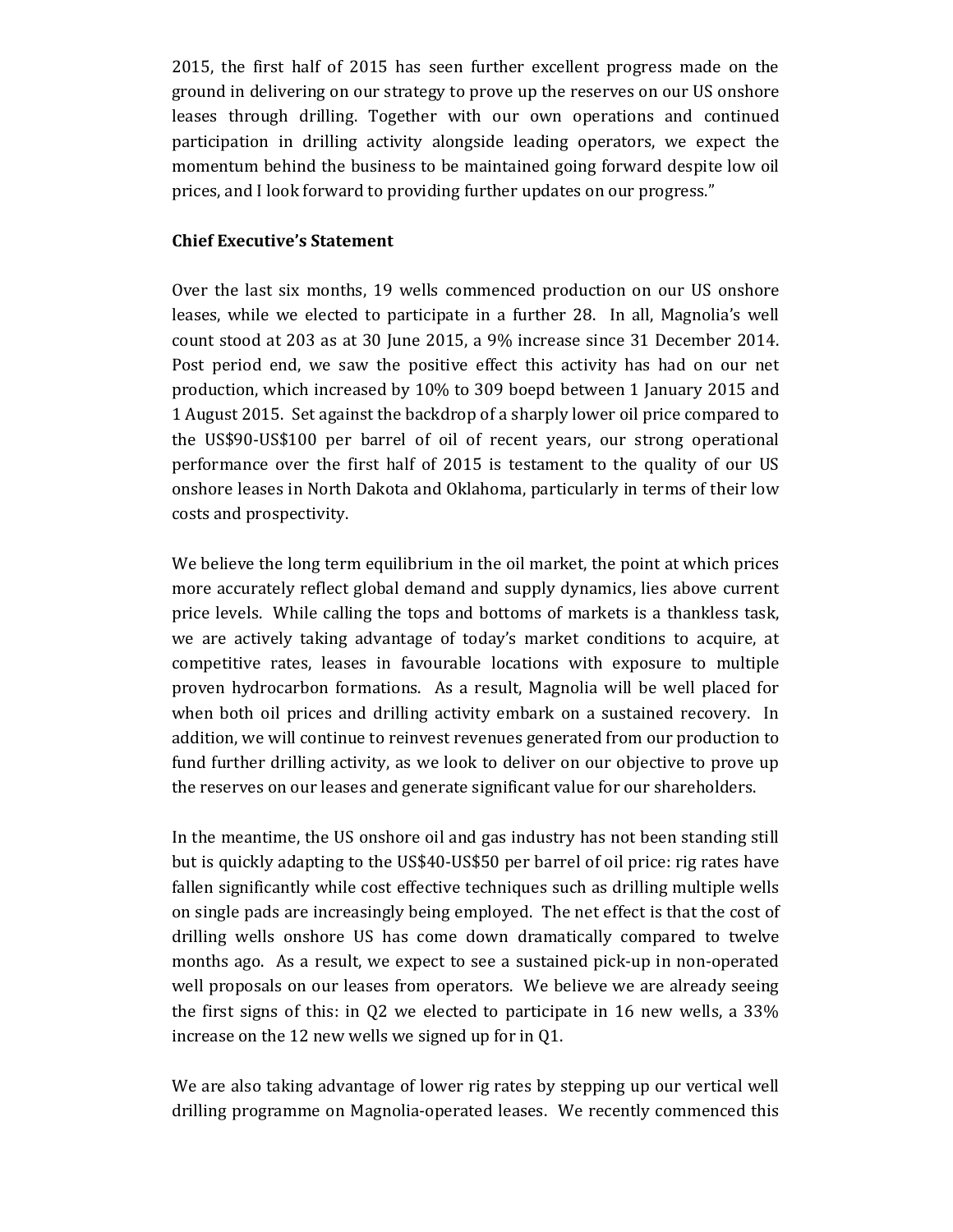with the drilling of the Shimanek #2 well. High salt water levels lay behind our decision not to complete the well, thereby limiting the cost of drilling operations to just US\$175,000 and freeing up funds for investment into other wells in our diversified portfolio of leases, which holds over 600 potential drilling locations.

The lower oil price has inevitably led to what we believe is a temporary reduction in the value of our proven reserves. In the latest reserves report as at 1 August 2015, our P1 reserves stood at 873 Mbbl of oil and 2,454 MMcf of natural gas and have been assigned an  $NPV_9$  of US\$20.888 million. Even at this lower level, our proven reserves still far outstrip our current market valuation and therefore provide Magnolia with significant asset backing. We are confident that as oil prices recover, the value of our proven reserves will resume their upwards trajectory, and indeed surpass their previous peaks as new wells come on stream.

## Financial Review (extracted from the Strategic Report)

During the six months to 30 June 2015, net production generated revenues of US\$1,083,998, compared to US\$1,755,459 the previous year. The sharp fall in the price of oil, which has effectively halved over the last twelve months, is responsible for the drop in revenues, both directly by lowering sale prices achieved and indirectly through operators shutting in wells to curtail production. In view of this, the Company has quickly taken steps to reduce overheads to help accommodate the revenue decline: administrative costs totalled US\$518,425 as at 30 June 2015 compared to US\$578,045 for the six months to 30 June 2014. EBITDA (after removing loss on foreign exchange) totalled US(\$560,919) compared to US\$699,397 in H1 2014.

Tangible assets as at end June 2015 stood at US\$11,511,266, a 2% increase on the US\$11,294,373 reported as at end December 2014 while intangible assets (new leases and wells that are drilling but not yet completed) stood at US\$6,187,408 compared to US\$6,481,872 in H2 2014.

Operating Expenses during the period totalled US\$1,389,578. US\$695,000 of this total is a non-cash item covering depreciation costs. A further US\$431,000 was due to Lease Operating Expenses. Labour costs associated with existing wells totalled US\$136k, while production tax and marketing fees came in at US\$117k.

During the year, £1 million was raised via a placing to fund new drilling operated by a number of leading operators including Chesapeake Energy, Continental Resources and BP America. As a result, 142,857,143 new ordinary shares in the Company were issued.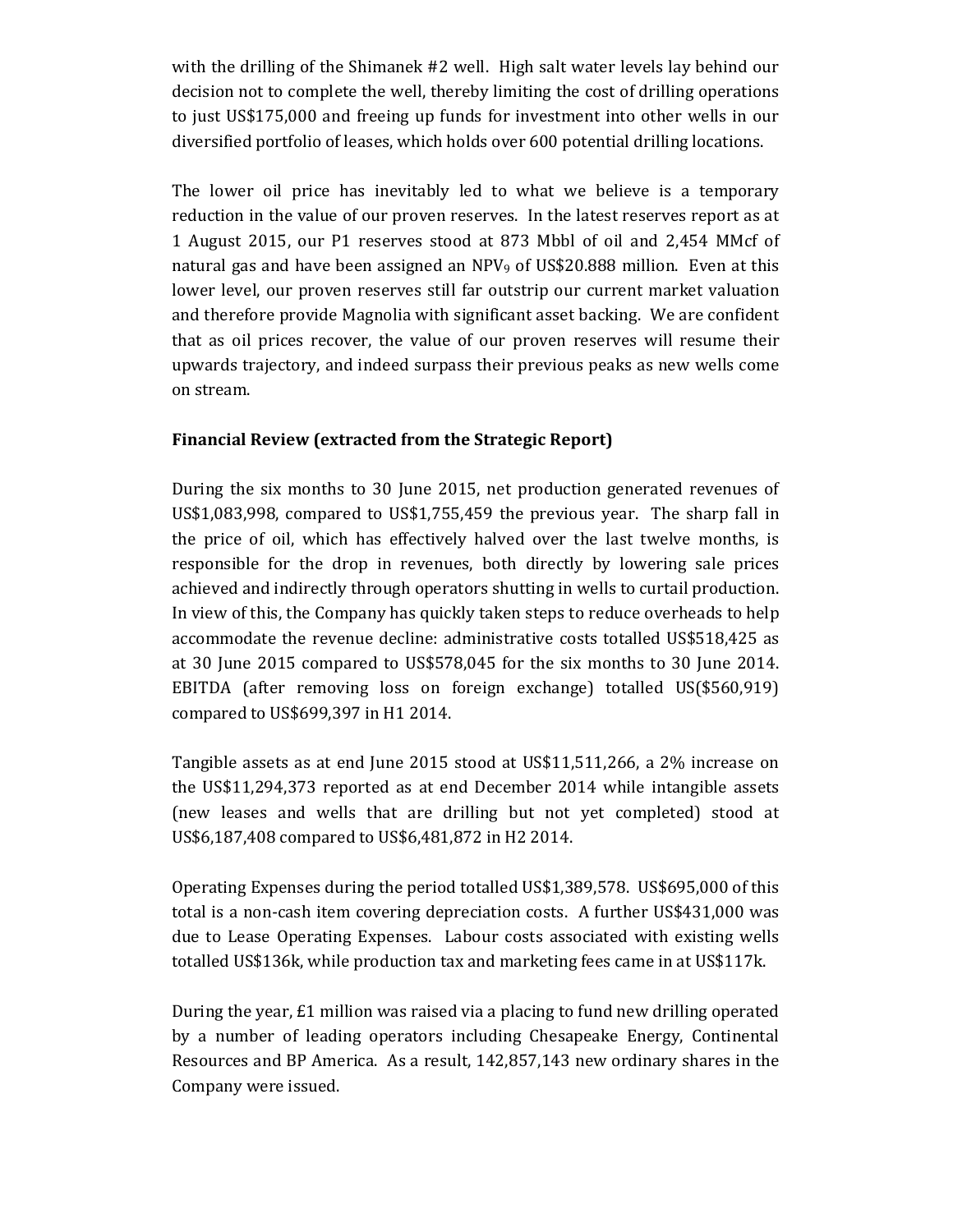In June 2015, we appointed Mr Thomas Wagenhofer to the Board as a nonexecutive director. Mr Wagenhofer, who is a highly respected petroleum engineer and oil and gas investment specialist with over 20 years' experience in the global E&P sector, has elected to receive the majority of his annual fee in new ordinary shares of the Company. Accordingly a further 428,571 new ordinary shares were issued during the period to Mr. Wagenhofer.

## Outlook

Our operational and financial performance over the last six months ought to provide shareholders with considerable confidence in Magnolia's prospects going forward. To have maintained strong well count and production growth during a period when the prevailing oil price averaged approximately 50% below last year's level and operators are shutting in wells, clearly demonstrates our strategy to acquire and develop low cost US onshore leases works well at US\$40 - US\$50 oil. In addition, we are looking to use low oil prices to our advantage. We continue to evaluate potential acquisition opportunities that, at the right price, have the potential to scale up our operations and in the process fast track Magnolia's development into a leading US onshore oil and gas company.

Finally, I would like to thank the Board, management team and all our advisers for their hard work over the last six months and also to our shareholders for their continued support.

Steven Snead Chief Executive Officer

## Chief Operations Officer's Report

# The Bakken / Three Forks Sanish Formations, North Dakota

During the six months to 30 June 2015, a total of four wells targeting the Bakken and Three Forks Sanish ('TFS') formations in North Dakota commenced production, bringing the total number of producing wells in these formations in which Magnolia has an interest to 41. Of the wells reported during the period, two are producing from the Bakken, a reservoir which is estimated to hold 3.65 billion barrels of undiscovered, technically recoverable oil (2013 US Geological Survey). Gross initial production rates for these two wells were:

- Skunk Creek 1-8-17-15H3 (0.684%): 4,298 boepd
- Skunk Creek 1-8-17-16H (0.684%): 4,305 boepd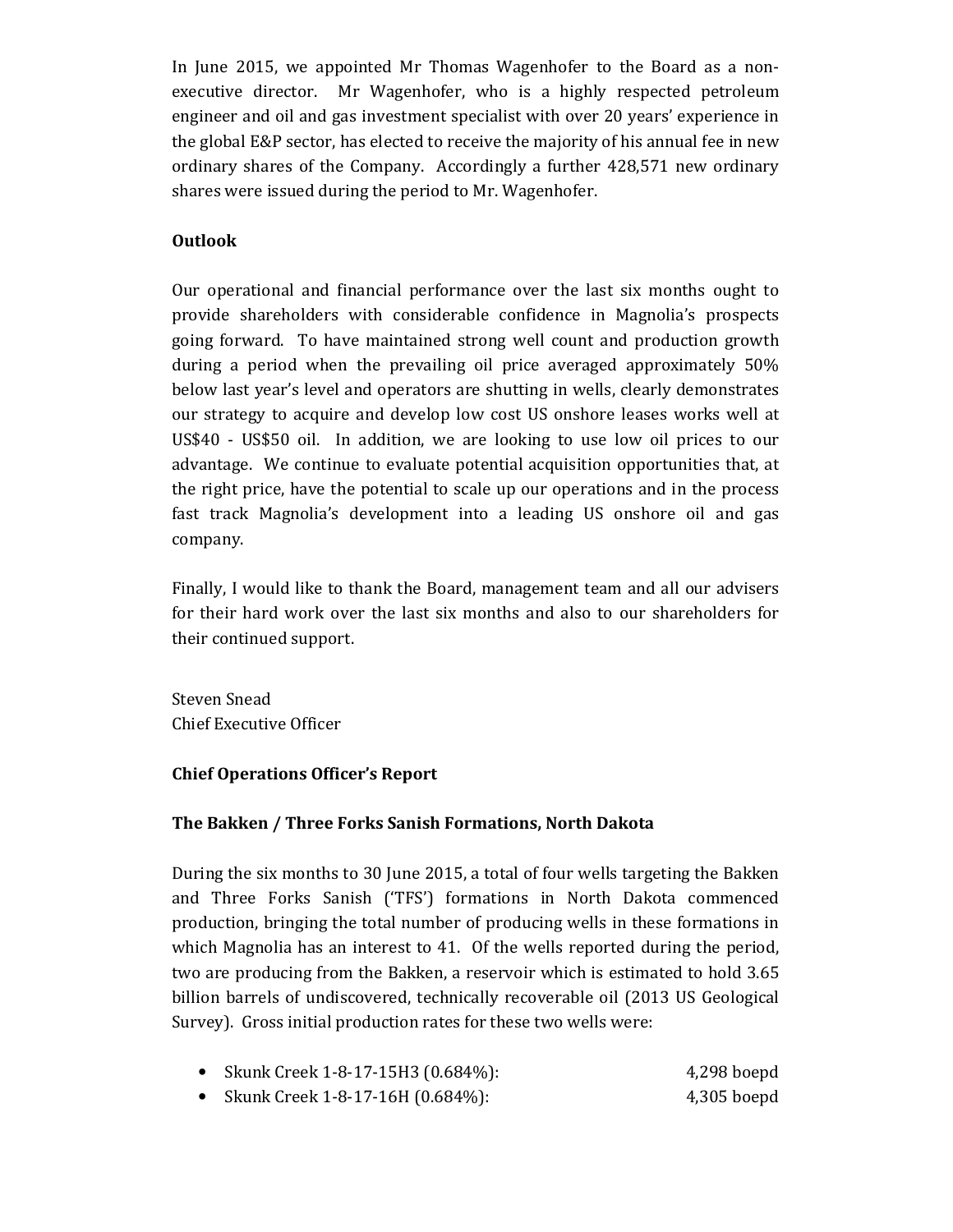Gross initial production rates for the two wells which commenced production from the TFS, a separate reservoir lying directly below the Bakken which is estimated to hold as much as 3.73 billion barrels of recoverable oil (2013 US Geological Survey), were as follows:

- Skunk Creek 1-8-17-15H3 (0.684%): 3,612 boepd
- Skunk Creek 1-8-17-16H3 (0.684%): 3,399 boepd

Boepd: Barrels of oil equivalent per day Bopd: Barrels of oil per day

In their latest report dated 1 August 2015, Moyes & Co. ('Moyes') estimate Magnolia's Bakken 1P reserves at 68,820 barrels of oil and condensate and 37.56MMcf of natural gas to which Moyes has assigned a value of US\$1.488 million. Meanwhile, Magnolia's 1P reserves in the TTFS formation are estimated at 22,550 barrels of oil and condensate and 13.93MMcf of natural gas which Moyes has assigned a value of US\$0. 531million.

## Mississippi Lime Formation, Oklahoma

The Mississippi Lime is an historic oil and gas system that has been producing at depths ranging from 4,500 to 7,000 feet from several thousand vertical wells for over 50 years. Gross initial production rates for 8 producing wells targeting the Mississippi Lime were reported during the six months ending 30 June 2015:

|           | • Alison 16-1H $(0.155\%)$ :      | 653 boepd |
|-----------|-----------------------------------|-----------|
|           | • Blackjack 1-21H $(0.4\%)$ :     | 67 boepd  |
|           | • Cerlbert 1-30MH $(0.63\%)$ :    | 288 boepd |
|           | • Bates $(0.25\%)$ :              | 205 boepd |
| $\bullet$ | Jacob 16-1H $(0.155\%)$ :         | 552 boepd |
|           | • Nighswonger Farms $2(2.42\%)$ : | 205 boepd |
|           | • Nighswonger Farms $3(2.42\%)$ : | 53 boepd  |
|           | • Louis 2815 1-17H $(0.21\%)$ :   | 390 boepd |

Magnolia holds leases covering approximately 5,500 net mineral acres in the Mississippi Lime. The acreage includes leases with working interests of up to 100%. In the latest Reserves Report dated 1 August 2015, Moyes estimated the Company's Mississippi Lime 1P reserves at 565,000 barrels of oil and condensate and 1,456MMcf of natural gas with a value of US\$14.11million.

## Woodford Formation, Oklahoma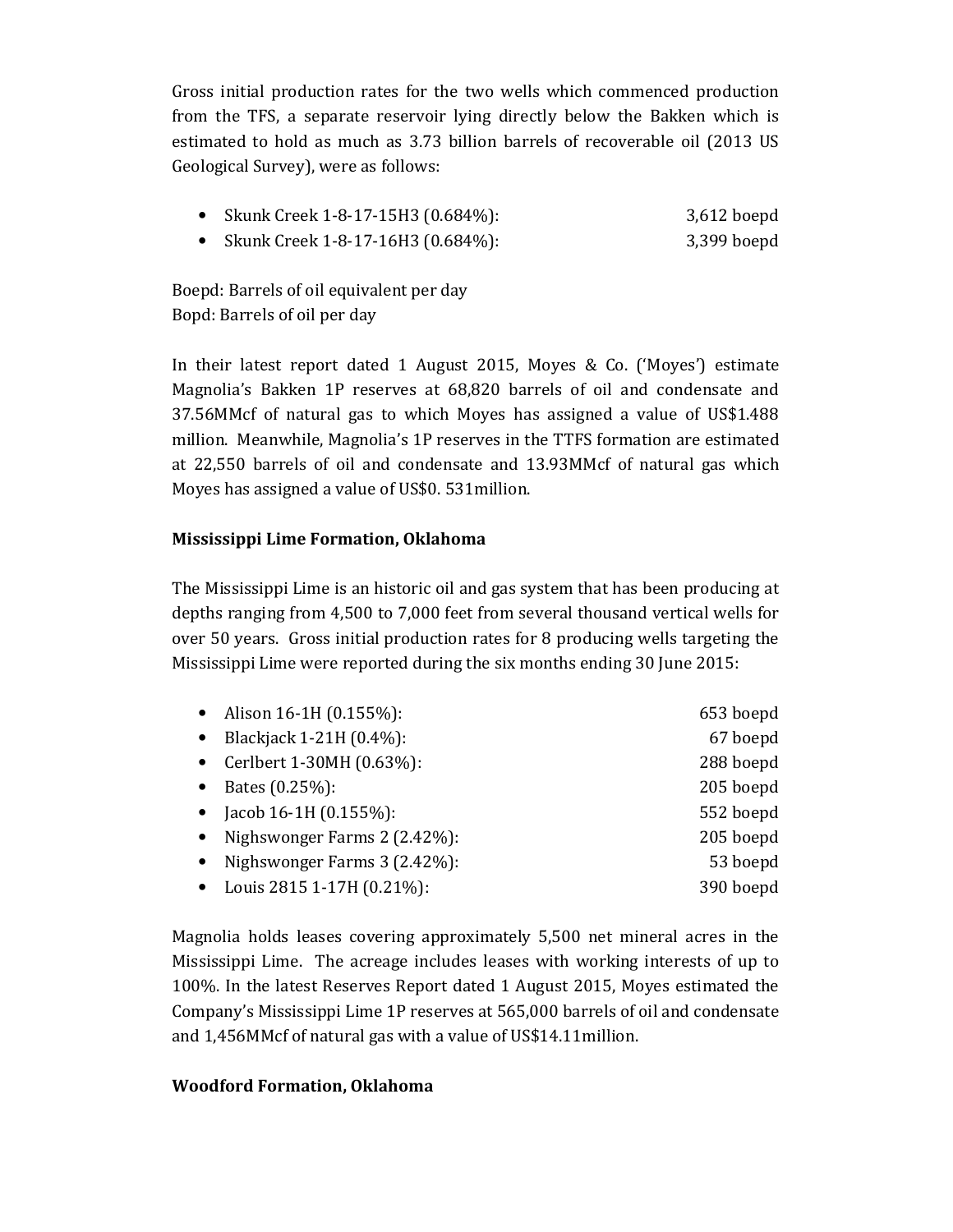The Woodford lies below and is the source rock to the Mississippi Lime formation in Oklahoma. As a result much of Magnolia's leases in Oklahoma are prospective for both the Woodford and the Mississippi Lime. In the first half of 2015, Magnolia reported gross initial production rates for the following 8 wells:

|           | • Lois 1-6H $(0.87\%)$ : | $2,122$ mcf/d |
|-----------|--------------------------|---------------|
| $\bullet$ | Buckner 1 (1.79%):       | $1,041$ boepd |
| $\bullet$ | Buckner 2 (1.79%):       | 747 boepd     |
|           | • Lois 1-6H $(0.87\%)$ : | 674 boepd     |
| $\bullet$ | McLain $1(1\%)$ :        | 826 boepd     |
| $\bullet$ | McLain $2(1\%)$ :        | 321 boepd     |
| $\bullet$ | Clara 1-13/24H (0.3%):   | $2,268$ mcf/d |
|           | Reginal 1-25/24H (0.5%): | $2,415$ mcf/d |
|           |                          |               |

In the updated Reserves Report dated 1 August 2015, Moyes estimated the Company's Woodford 1P reserves at 52,530 barrels of oil and condensate and 786.59MMcf of natural gas with a value of US\$2.288million. As the Woodford is at an earlier stage of development compared to the Mississippi Lime, the Reserves Report does not fully reflect the potential of the formation. This is expected to change as more wells are drilled to the Woodford.

Like the Bakken, the Woodford formation in Oklahoma is an established reservoir that has been reopened following the introduction of horizontal drilling and stimulation technology.

## Other Formations in Oklahoma

During the period, 2 wells in which Magnolia has an interest commenced production from other formations in Oklahoma, the details of which are as follows:

- Fern 30-1H (0.09%): 28 boepd (Oswego)
- Celesta 1-5-32 XH (0.02%): 1,076 boepd (Springer)

### Summary

During the period, initial production rates were reported for 22 new wells in proven US onshore formations in which Magnolia has an interest. Post period end a further 7 wells have come on stream, bringing the total number of producing wells within our portfolio to 202. In line with our strategy, revenues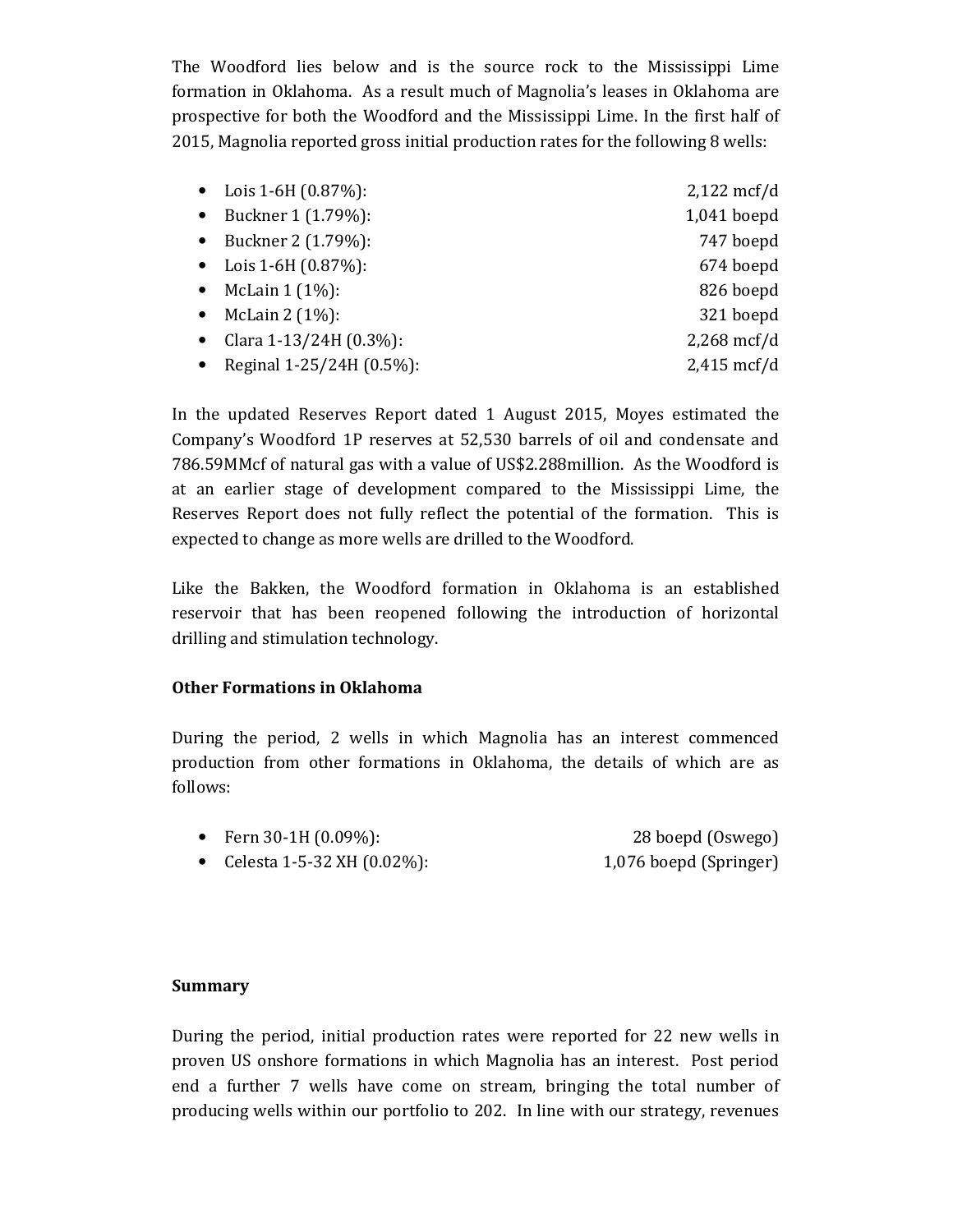generated from production are reinvested into new drilling activity, as we look to prove up the reserves on our leases and generate value for our shareholders. I look forward to providing further updates on our progress over the course of the second half of the year.

Rita Whittington Chief Operations Officer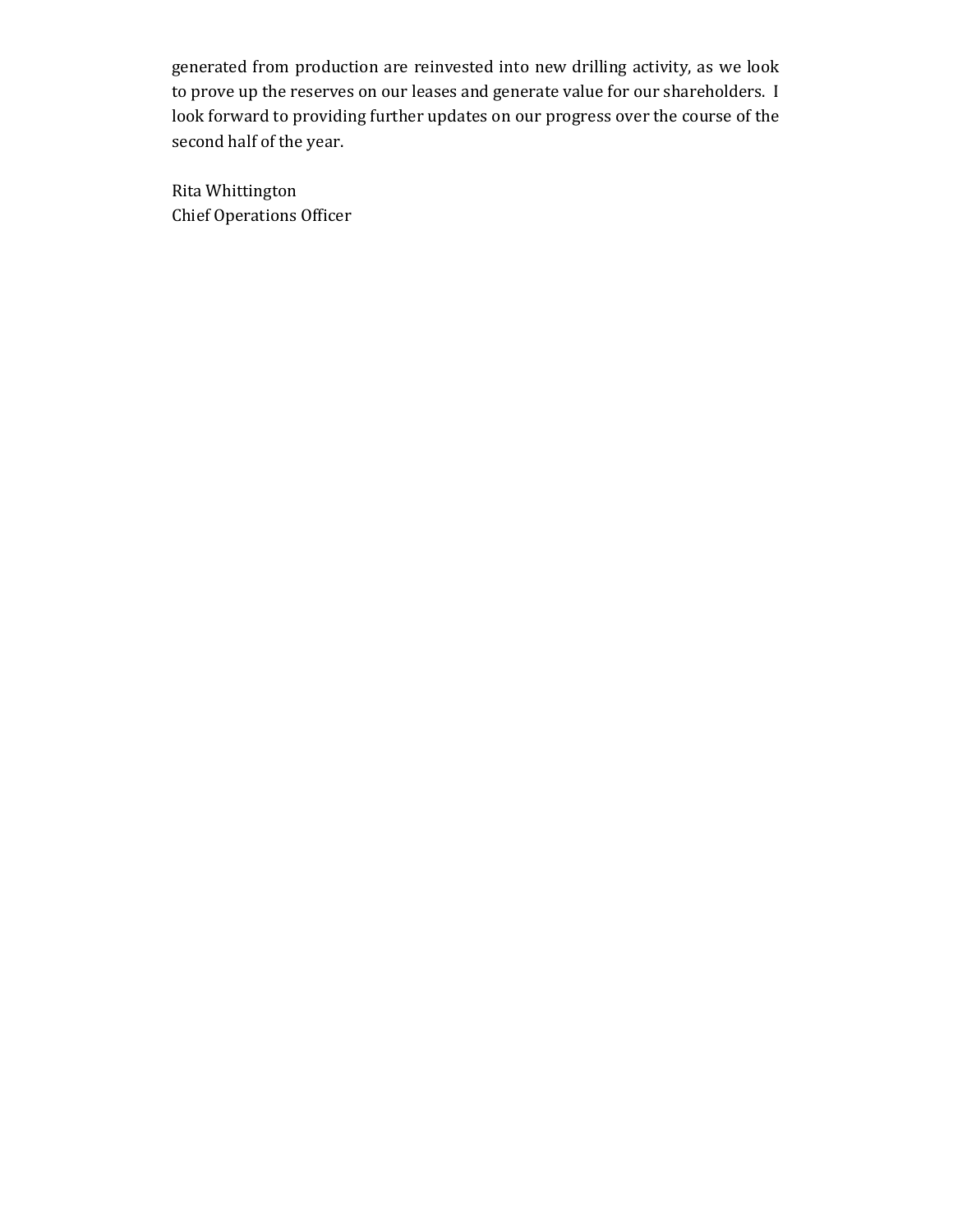### **Condensed Consolidated Statement of Comprehensive Income 6 months ended 30 June 2015**

|                                                                                                                                            | <b>Note</b> | 6 months to<br>30 June 2015<br><b>Unaudited</b><br><b>US\$</b> | 6 months to<br>30 June 2014<br><b>Unaudited</b><br><b>US\$</b> |
|--------------------------------------------------------------------------------------------------------------------------------------------|-------------|----------------------------------------------------------------|----------------------------------------------------------------|
| <b>Continuing Operations</b>                                                                                                               |             |                                                                |                                                                |
| Revenue                                                                                                                                    |             | 1,083,998                                                      | 1,755,459                                                      |
| Operating expenses                                                                                                                         |             | (1,389,578)                                                    | (838, 863)                                                     |
| <b>Gross (Loss)/Profit</b>                                                                                                                 |             | (305, 580)                                                     | 916,596                                                        |
| Administrative expenses                                                                                                                    |             | (518, 425)                                                     | (578, 045)                                                     |
| Impairment of mineral leases                                                                                                               |             | (379, 354)                                                     | (229, 385)                                                     |
| (Loss)/profit on disposal of mineral leases                                                                                                |             |                                                                | (2,841)                                                        |
| (Loss)/gain on foreign exchange                                                                                                            |             | (144, 779)                                                     | (491, 219)                                                     |
| <b>Operating (Loss)/Profit</b>                                                                                                             |             | (1,348,138)                                                    | (384, 894)                                                     |
| Finance income<br>Finance costs                                                                                                            |             | 139<br>(55,600)                                                | 3,374                                                          |
| (Loss)/Profit from ordinary activities<br>before tax                                                                                       |             | (1,403,599)                                                    | (381, 520)                                                     |
| <b>Taxation</b>                                                                                                                            |             |                                                                |                                                                |
| (Loss)/Profit for the period attributable<br>to the equity holders of the Company                                                          |             | (1,403,599)                                                    | (381, 520)                                                     |
| Other comprehensive income:<br>Items that may be reclassified<br>subsequently to profit or loss<br><b>Currency translation differences</b> |             | 145,163                                                        | 434,440                                                        |
| Total comprehensive income for the<br>period attributable to the equity holders<br>of the Company                                          |             | (1, 258, 436)                                                  | 52,920                                                         |
| Earnings per share attributable to the<br>equity holders of the Company<br>(expressed in cents per share)                                  | 4           |                                                                |                                                                |
| - basic<br>- diluted                                                                                                                       |             | (0.133)<br>(0.133)                                             | (0.042)<br>(0.042)                                             |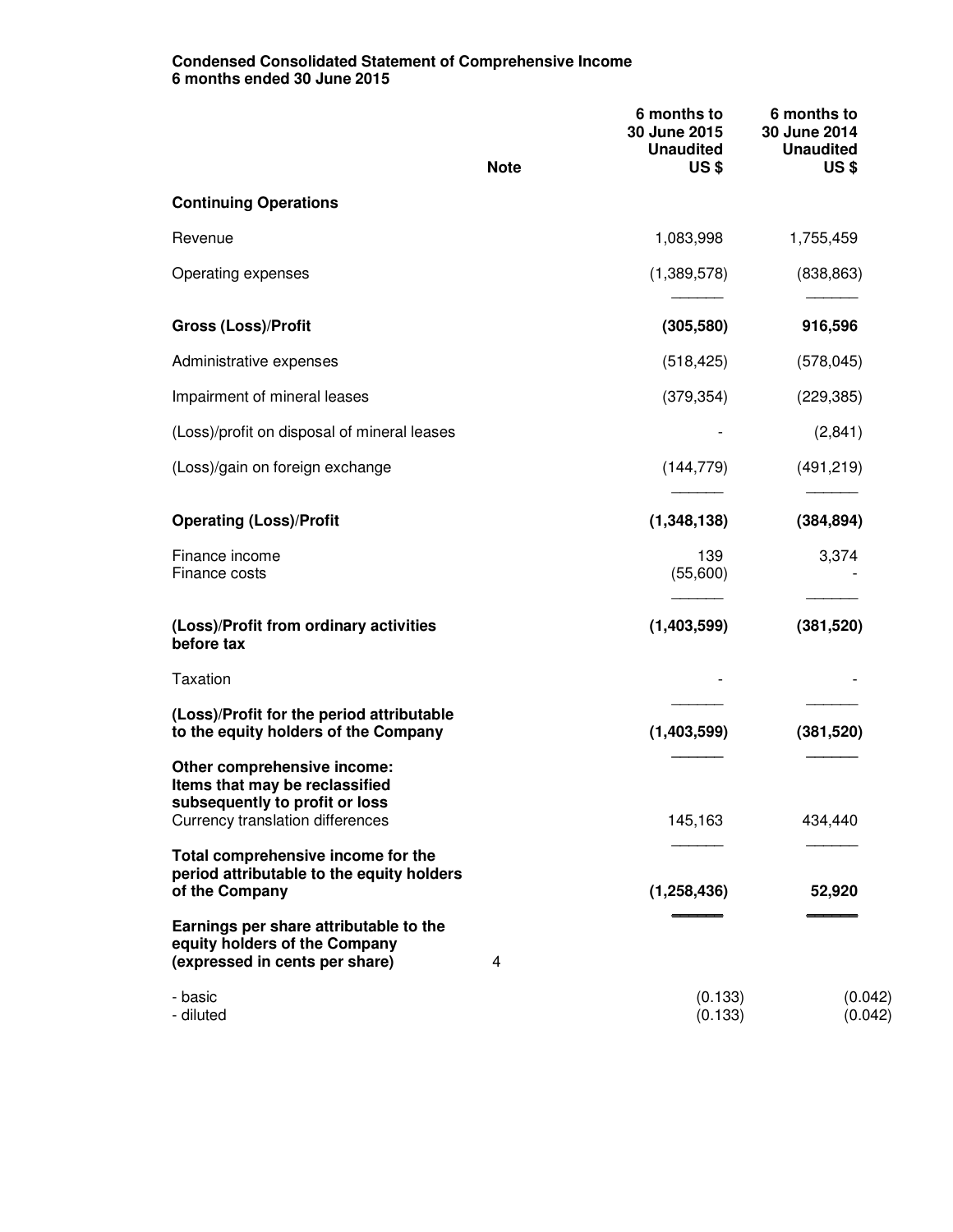### **Condensed Consolidated Balance Sheet As at 30 June 2015**

| <b>ASSETS</b><br><b>Notes</b><br>US\$<br><b>Non-Current Assets</b><br>Property, plant and equipment<br>5<br>11,511,266<br>6<br>Intangible assets<br>6,187,408<br><b>Total Non Current Assets</b><br>17,698,674<br><b>Current Assets</b><br>Trade and other receivables<br>600,911<br>1,851,232<br>Cash and cash equivalents<br><b>Total Current Assets</b><br>2,452,143<br><b>Total Assets</b><br>20,150,817<br><b>EQUITY &amp; LIABILITIES</b><br><b>Equity</b><br>Called up share capital<br>1,704,763<br>15,202,583<br>Share premium account<br>Warrants and options reserve<br>209,042<br>1,975,950<br>Merger reserve<br>Reverse acquisition reserve<br>(2,250,672)<br><b>Translation reserve</b><br>(120, 311)<br><b>Retained losses</b><br>(1,570,299)<br><b>Total Equity - Capital and Reserves</b><br>15,151,056<br><b>Non-current Liabilities</b><br>3,284,210<br><b>Borrowings</b><br><b>Total Non-current Liabilities</b><br>3,284,210<br>2,736,274<br><b>Current Liabilities</b><br>Borrowings<br>1,715,551<br>Trade and other payables<br><b>Total Current Liabilities</b><br>1,715,551<br>1,533,816<br><b>Total Equity and Liabilities</b><br>20,150,817 |  | 30 June<br>2015<br><b>Unaudited</b> | 31 December<br>2014<br><b>Audited</b>                                                      |
|------------------------------------------------------------------------------------------------------------------------------------------------------------------------------------------------------------------------------------------------------------------------------------------------------------------------------------------------------------------------------------------------------------------------------------------------------------------------------------------------------------------------------------------------------------------------------------------------------------------------------------------------------------------------------------------------------------------------------------------------------------------------------------------------------------------------------------------------------------------------------------------------------------------------------------------------------------------------------------------------------------------------------------------------------------------------------------------------------------------------------------------------------------------------|--|-------------------------------------|--------------------------------------------------------------------------------------------|
|                                                                                                                                                                                                                                                                                                                                                                                                                                                                                                                                                                                                                                                                                                                                                                                                                                                                                                                                                                                                                                                                                                                                                                        |  |                                     | <b>US\$</b>                                                                                |
|                                                                                                                                                                                                                                                                                                                                                                                                                                                                                                                                                                                                                                                                                                                                                                                                                                                                                                                                                                                                                                                                                                                                                                        |  |                                     | 11,294,373<br>6,481,872                                                                    |
|                                                                                                                                                                                                                                                                                                                                                                                                                                                                                                                                                                                                                                                                                                                                                                                                                                                                                                                                                                                                                                                                                                                                                                        |  |                                     | 17,776,245                                                                                 |
|                                                                                                                                                                                                                                                                                                                                                                                                                                                                                                                                                                                                                                                                                                                                                                                                                                                                                                                                                                                                                                                                                                                                                                        |  |                                     | 997,666<br>433,748                                                                         |
|                                                                                                                                                                                                                                                                                                                                                                                                                                                                                                                                                                                                                                                                                                                                                                                                                                                                                                                                                                                                                                                                                                                                                                        |  |                                     | 1,431,414                                                                                  |
|                                                                                                                                                                                                                                                                                                                                                                                                                                                                                                                                                                                                                                                                                                                                                                                                                                                                                                                                                                                                                                                                                                                                                                        |  |                                     | 19,207,659                                                                                 |
|                                                                                                                                                                                                                                                                                                                                                                                                                                                                                                                                                                                                                                                                                                                                                                                                                                                                                                                                                                                                                                                                                                                                                                        |  |                                     |                                                                                            |
|                                                                                                                                                                                                                                                                                                                                                                                                                                                                                                                                                                                                                                                                                                                                                                                                                                                                                                                                                                                                                                                                                                                                                                        |  |                                     | 1,481,396<br>13,954,026<br>209,042<br>1,975,950<br>(2,250,672)<br>(265, 472)<br>(166, 701) |
|                                                                                                                                                                                                                                                                                                                                                                                                                                                                                                                                                                                                                                                                                                                                                                                                                                                                                                                                                                                                                                                                                                                                                                        |  |                                     | 14,937,569                                                                                 |
|                                                                                                                                                                                                                                                                                                                                                                                                                                                                                                                                                                                                                                                                                                                                                                                                                                                                                                                                                                                                                                                                                                                                                                        |  |                                     | 2,736,274                                                                                  |
|                                                                                                                                                                                                                                                                                                                                                                                                                                                                                                                                                                                                                                                                                                                                                                                                                                                                                                                                                                                                                                                                                                                                                                        |  |                                     |                                                                                            |
|                                                                                                                                                                                                                                                                                                                                                                                                                                                                                                                                                                                                                                                                                                                                                                                                                                                                                                                                                                                                                                                                                                                                                                        |  |                                     |                                                                                            |
|                                                                                                                                                                                                                                                                                                                                                                                                                                                                                                                                                                                                                                                                                                                                                                                                                                                                                                                                                                                                                                                                                                                                                                        |  |                                     | 1,533,816                                                                                  |
|                                                                                                                                                                                                                                                                                                                                                                                                                                                                                                                                                                                                                                                                                                                                                                                                                                                                                                                                                                                                                                                                                                                                                                        |  |                                     |                                                                                            |
|                                                                                                                                                                                                                                                                                                                                                                                                                                                                                                                                                                                                                                                                                                                                                                                                                                                                                                                                                                                                                                                                                                                                                                        |  |                                     | 19,207,659                                                                                 |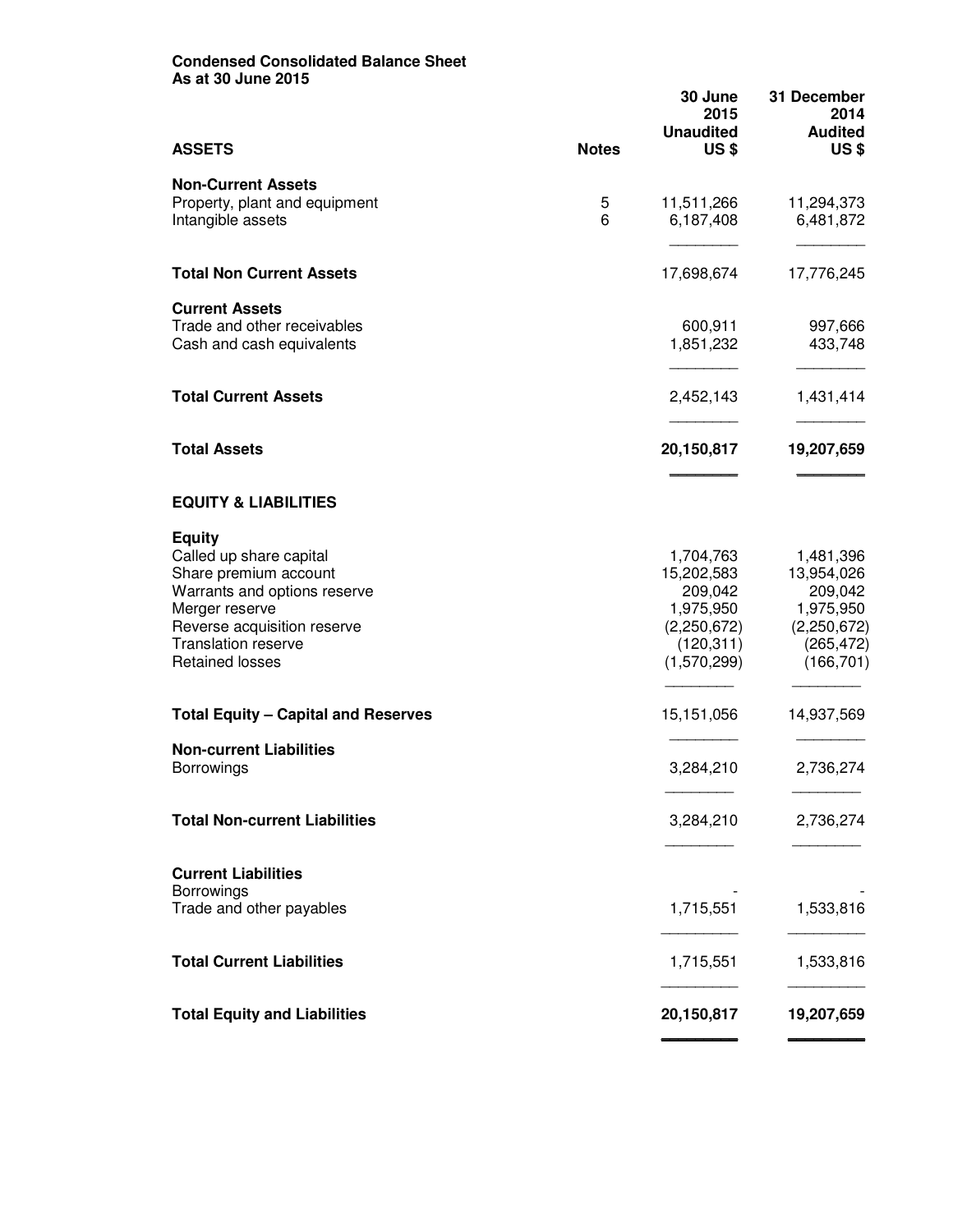# **Condensed Consolidated Statement of Changes in Equity**

|                                                                                       | Attributable to the owners of the parent |                                  |                                   |                                                      |                                                                              |                  |                                                 |                             |
|---------------------------------------------------------------------------------------|------------------------------------------|----------------------------------|-----------------------------------|------------------------------------------------------|------------------------------------------------------------------------------|------------------|-------------------------------------------------|-----------------------------|
|                                                                                       | <b>Share</b><br>Capital<br><b>US\$</b>   | <b>Share</b><br>Premium<br>US \$ | <b>Merger</b><br>Reserve<br>US \$ | Warrants<br>and<br><b>Reserve</b><br>US <sub>3</sub> | Reverse<br><b>Options Acquisition Translation</b><br><b>Reserve</b><br>US \$ | Reserve<br>US \$ | <b>Retained</b><br>Earnings<br>US <sub>\$</sub> | <b>Total</b><br><b>US\$</b> |
| As at 1 January 2014<br>Comprehensive<br>income                                       | 1,481,396                                | 13,954,026                       | 1,975,950                         | 209,042                                              | (2,250,672)                                                                  | 515,389          | (1,859,713)                                     | 14,025,418                  |
| Loss for the period                                                                   |                                          |                                  |                                   |                                                      |                                                                              |                  | (381, 520)                                      | (381, 520)                  |
| Other<br>comprehensive<br>income                                                      |                                          |                                  |                                   |                                                      |                                                                              |                  |                                                 |                             |
| Currency translation<br>differences                                                   |                                          |                                  |                                   |                                                      |                                                                              | 434,440          |                                                 | 434,440                     |
| <b>Total comprehensive</b><br>income for the period                                   |                                          |                                  |                                   |                                                      |                                                                              | 434,440          | (381, 520)                                      | 52,920                      |
| As at 30 June 2014                                                                    | 1,481,396                                | 13,954,026                       | 1,975,950                         | 209,042                                              | (2, 250, 672)                                                                | 949,829          | (2, 241, 233)                                   | 14,078,338                  |
| As at 1 January 2015<br>Comprehensive<br>income                                       | 1,481,396                                | 13,954,026                       | 1,975,950                         | 209,042                                              | (2,250,672)                                                                  | (265, 472)       | (166, 701)                                      | 14,937,569                  |
| Loss for the period                                                                   |                                          |                                  |                                   |                                                      |                                                                              |                  | (1,403,599)                                     | (1,403,599)                 |
| Other<br>comprehensive<br>income                                                      |                                          |                                  |                                   |                                                      |                                                                              |                  |                                                 |                             |
| Currency translation<br>differences                                                   |                                          |                                  |                                   |                                                      |                                                                              | 145,163          |                                                 | 145,163                     |
| <b>Total comprehensive</b><br>income for the period                                   |                                          |                                  |                                   |                                                      |                                                                              | 145,163          | (1,403,599)                                     | (1, 258, 436)               |
| Proceeds from share<br>issue<br>Share issue costs                                     | 223,367                                  | 1,340,201<br>(91, 644)           |                                   |                                                      |                                                                              |                  |                                                 | 1,563,568<br>(91, 644)      |
| <b>Transactions with</b><br>owners of the parent,<br>recognised directly<br>in equity | 223,367                                  | 1,248,557                        |                                   |                                                      |                                                                              |                  |                                                 | 1,471,924                   |
| As at 30 June 2015                                                                    | 1,704,763                                | 15,202,583                       | 1,975,950                         | 209,042                                              | (2, 250, 672)                                                                | (120, 309)       | (1,570,300)                                     | 15, 151, 057                |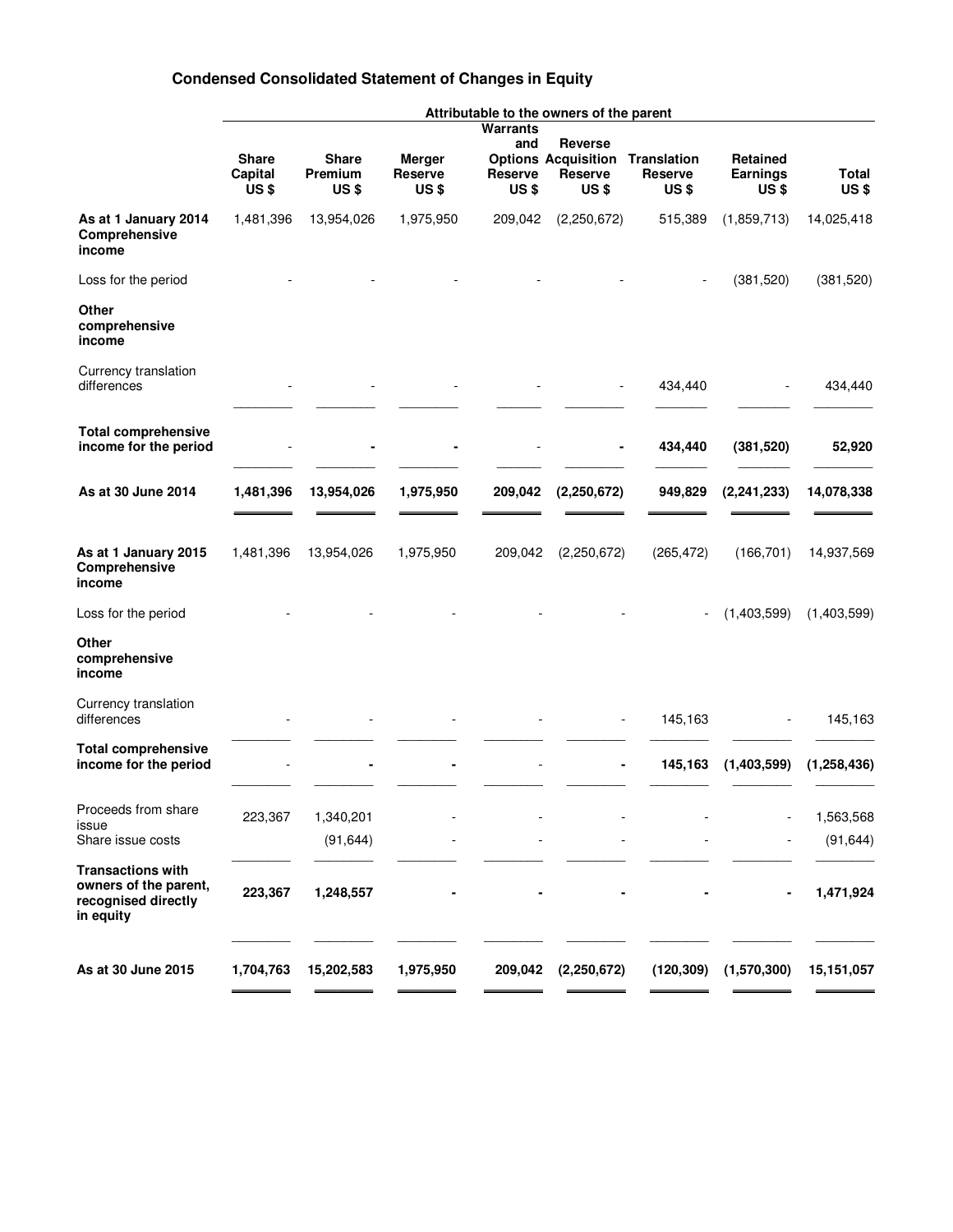### **Condensed Consolidated Cash Flow Statement 6 months ended 30 June 2015**

|                                                                                                                            | 6 months to<br>30 June 2015<br><b>Unaudited</b><br>US \$ | 6 months to<br>30 June 2014<br><b>Unaudited</b><br><b>US\$</b> |
|----------------------------------------------------------------------------------------------------------------------------|----------------------------------------------------------|----------------------------------------------------------------|
| Cash flow from operating activities                                                                                        |                                                          |                                                                |
| (Loss)/profit before tax<br>Finance income<br>Loss/(profit) on disposal of mineral leases                                  | (1,403,599)<br>(139)                                     | (381, 520)<br>(3,374)<br>2,841                                 |
| Depreciation and amortisation<br>Exchange differences                                                                      | 697,901<br>138,281                                       | 589,698<br>420,691                                             |
| Impairment of mineral leases<br>Decrease/(increase) in trade and other receivables<br>Increase in trade and other payables | 379,354<br>396,754<br>181,737                            | 229,385<br>(488, 564)<br>526,183                               |
| Net cash inflow from operating activities                                                                                  | 390,289                                                  | 895,340                                                        |
| Cash flows from investing activities                                                                                       |                                                          |                                                                |
| Purchases of intangible assets<br>Purchases of property, plant and equipment                                               | (82, 733)<br>(913, 757)                                  | (153, 758)<br>(2, 165, 507)                                    |
| Proceeds from disposal of property, plant and equipment<br>Interest received                                               | 139                                                      | 3,374                                                          |
| Net cash used in investing activities                                                                                      | (996, 351)                                               | (2,315,891)                                                    |
| Cash flows from financing activities                                                                                       |                                                          |                                                                |
| Proceeds from issue of ordinary shares                                                                                     | 1,563,568                                                |                                                                |
| <b>Issue costs</b><br>Proceeds from borrowings                                                                             | (91, 644)<br>547,936                                     | 1,200,000                                                      |
| Net cash from financing activities                                                                                         | 2,019,860                                                | 1,200,000                                                      |
| Net increase/(decrease) in cash and cash equivalents                                                                       | 1,413,798                                                | (220, 551)                                                     |
| Cash and cash equivalents at the beginning of the<br>period                                                                | 433,748                                                  | 128,002                                                        |
| Exchange gain/(loss) on cash and cash equivalents                                                                          | 3,686                                                    | 1,378                                                          |
| Cash and cash equivalents at the end of the period                                                                         | 1,851,232                                                | (91, 171)                                                      |
| <b>Comprising:</b><br>Cash at bank                                                                                         | 1,851,232                                                | 9,210                                                          |
| Bank overdraft                                                                                                             |                                                          | (100, 381)                                                     |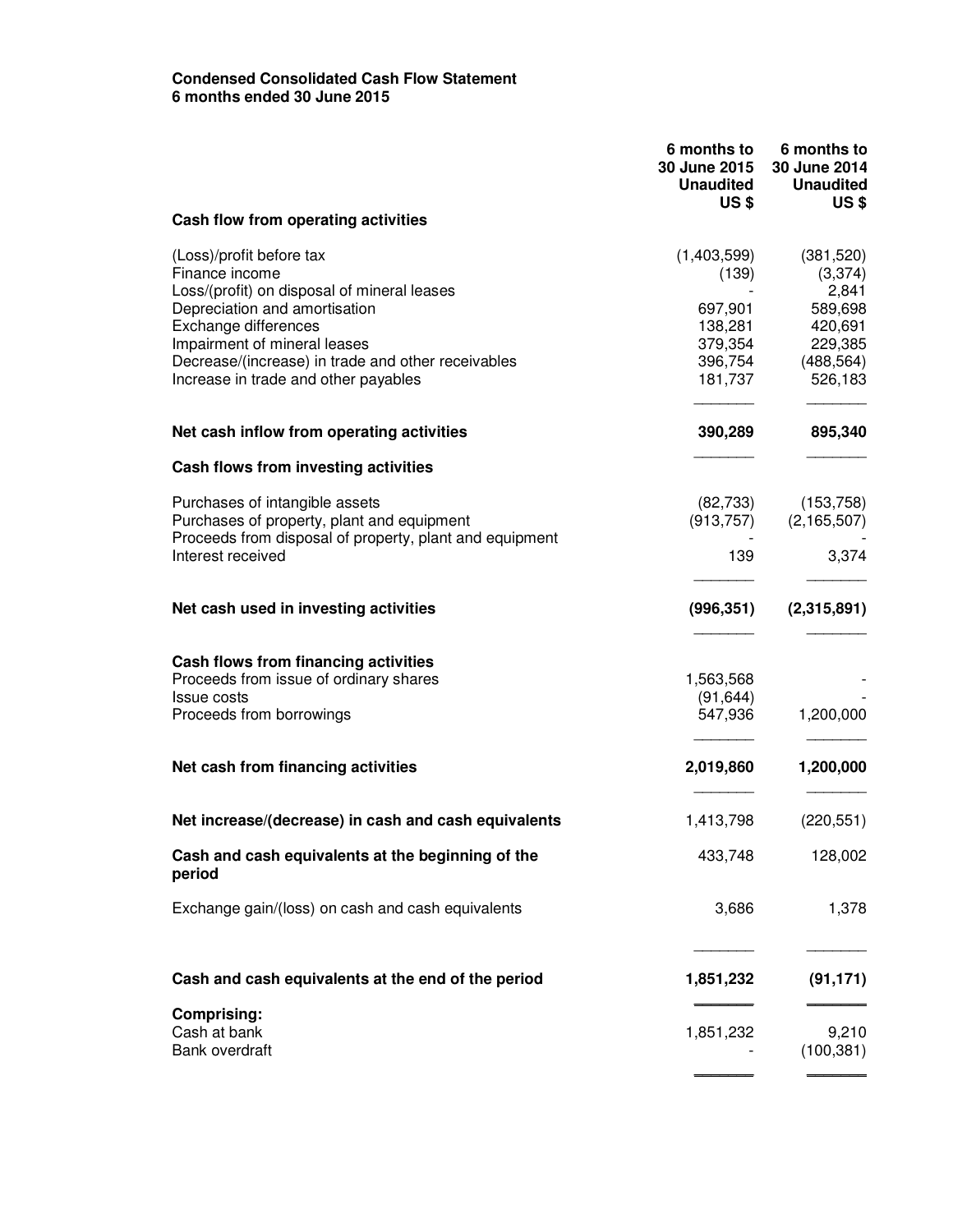#### **Notes to the unaudited financial statements**

#### **1. General information**

The principal activity of the Group is the acquisition, exploration and development of oil and gas properties primarily located onshore in the United States.

The address of its registered office is Suite 321, 19-21 Crawford Street, London, W1H 1PJ.

### **2. Basis of preparation**

These condensed consolidated half-yearly financial statements have been prepared in accordance with the requirements of the AIM Rules for Issuers. As permitted, the Company has chosen not to adopt IAS 34 "Interim Financial Statements" in preparing this half-yearly financial information. The condensed half-yearly financial statements should be read in conjunction with the annual financial statements for the year ended 31 December 2014, which have been prepared in accordance with International Financial Reporting Standards (IFRS) as adopted by the European Union.

The half-yearly financial information set out above does not constitute statutory accounts within the meaning of the Companies Act 2006. It has been prepared on a going concern basis in accordance with the recognition and measurement criteria of International Financial Reporting Standards (IFRS) as adopted by the European Union. Statutory financial statements for the year ended 31 December 2014 were approved by the Board of Directors on 28 May 2015 and delivered to the Registrar of Companies. The report of the auditors on those financial statements was unqualified.

The preparation of consolidated half-yearly financial statements requires management to make estimates and assumptions that affect the reported amounts of assets and liabilities and disclosure of contingent assets and liabilities at the end of the reporting period. Significant items subject to such estimates are set out in the Group's 2014 Annual Report and Financial Statements. The nature and amounts of such estimates have not changed significantly during the interim period.

### **3. Accounting policies**

The same accounting policies, presentation and methods of computation are followed in this condensed consolidated financial information as were applied in the preparation of the Company's annual audited financial statements for the year ended 31 December 2014.

The presentational currency of the Group is US dollars.

### **4. Earnings per share – basic and diluted**

The calculation of earnings per share is based on a loss of \$1,403,599 for the 6 months ended 30 June 2015 (6 months ended 30 June 2014: loss \$381,520) and the weighted average number of shares in issue in the period to 30 June 2015 of 1,056,815,707 (30 June 2014: 910,672,851).

The basic and diluted loss per share in the period ended 30 June 2015 is the same, as the effect of the exercise of share options and warrants would be to decrease the loss per share.

The basic and diluted loss per share in the period ended 30 June 2014 is the same, as the effect of the exercise of share options and warrants would be to decrease the loss per share.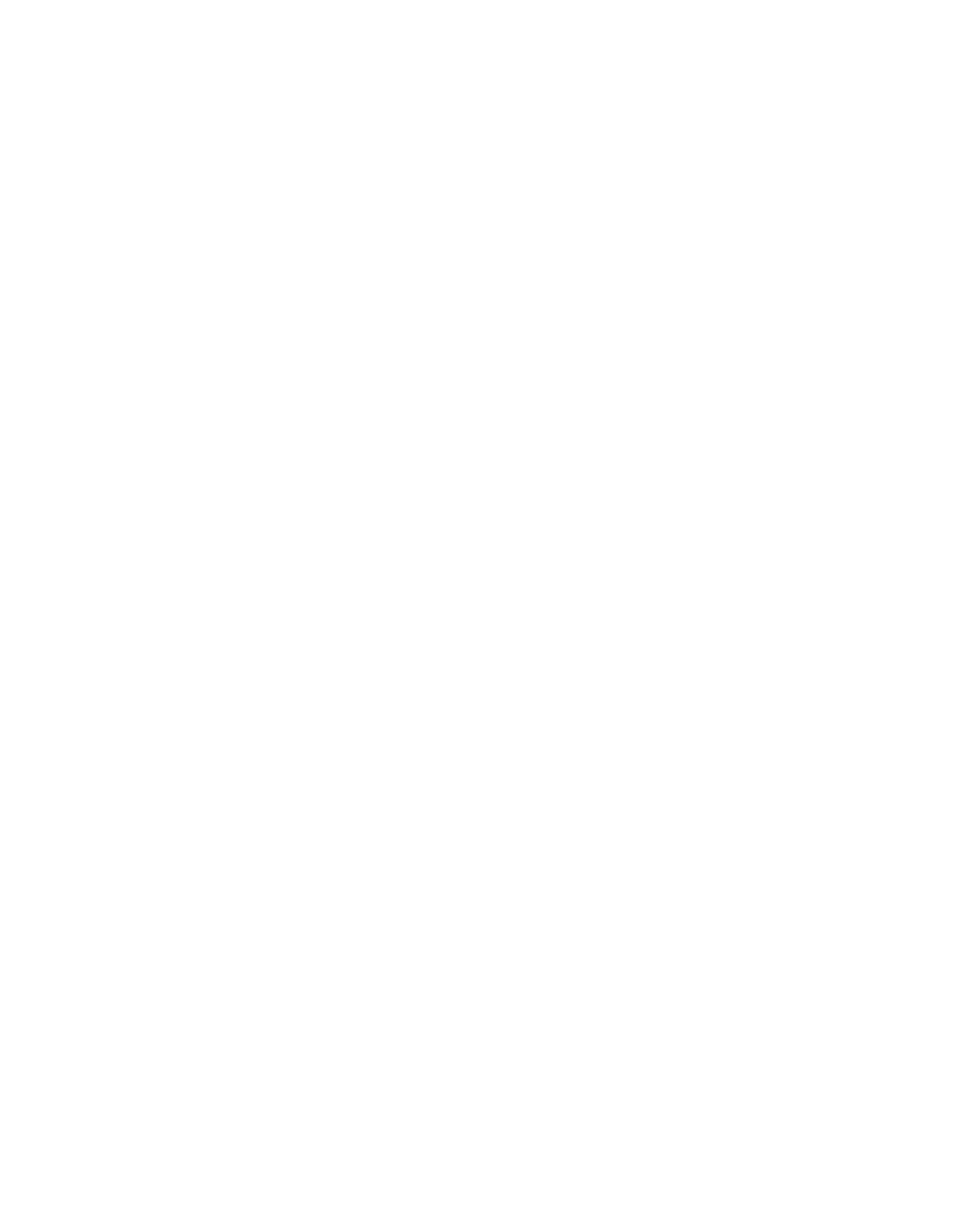# **5. Property, plant and equipment**

|                                                 | Producing<br>properties<br>\$ | <b>Drilling</b><br>costs and<br>equipment<br>\$ | <b>Other</b><br><b>Assets</b><br>\$ | Total<br>\$      |
|-------------------------------------------------|-------------------------------|-------------------------------------------------|-------------------------------------|------------------|
| Cost                                            |                               |                                                 |                                     |                  |
| At 1 January 2015                               | 1,344,751                     | 12,231,907                                      | 21,671                              | 13,598,329       |
| Additions<br>Transferred from intangible assets | $-14,740$<br>704              | 927,389<br>335                                  | 1,108                               | 913,757<br>1,039 |
| At 30 June 2015                                 | 1,330,715                     | 13,159,631                                      | 22,779                              | 14,513,125       |
| Depreciation                                    |                               |                                                 |                                     |                  |
| At 1 January 2015                               | 450,201                       | 1,841,424                                       | 12,334                              | 2,303,959        |
| Charge for the period                           | 50,653                        | 644,493                                         | 2,755                               | 697,901          |
| At 30 June 2015                                 | 500,854                       | 2,485,917                                       | 15,089                              | 3,001,860        |
| Net Book Amount at 31 December 2014             | 894,550                       | 10,390,483                                      | 9,337                               | 11,294,370       |
| Net Book Amount at 30 June 2015                 | 829,861                       | 10,673,714                                      | 7,690                               | 11,511,265       |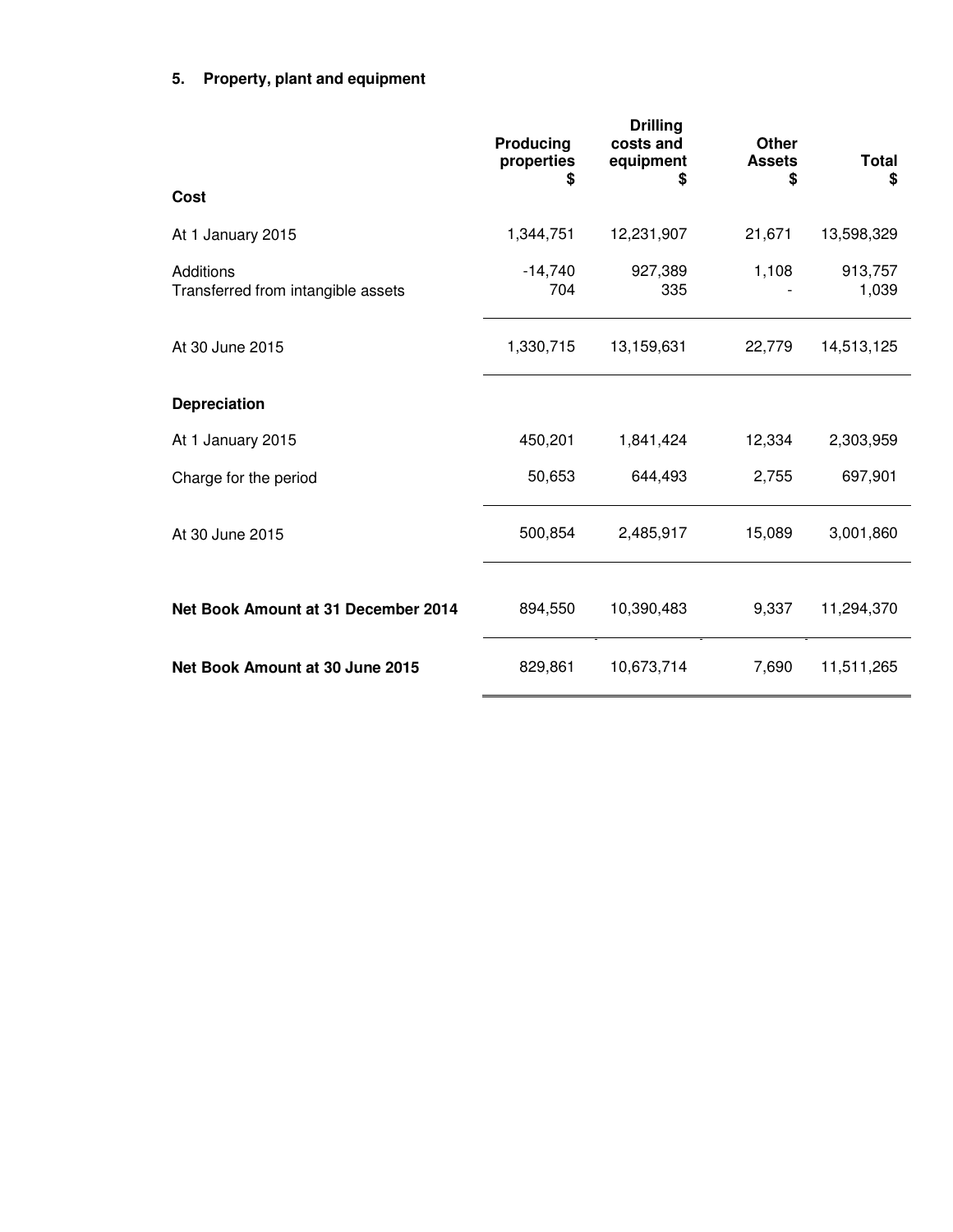### **6. INTANGIBLE ASSETS**

| <b>Cost</b>                                                                                                | Goodwill<br>\$ | <b>Drilling</b><br>costs<br>\$ | <b>Mineral</b><br>leases<br>\$ | <b>Total</b><br>S                        |
|------------------------------------------------------------------------------------------------------------|----------------|--------------------------------|--------------------------------|------------------------------------------|
| At 1 January 2015                                                                                          | 359,222        | 50,037                         | 6,072,614                      | 6,481,873                                |
| Additions<br>Transferred to property, plant and equipment<br>Exchange movements<br>Impairment<br>Disposals | 3,196          | 21,650<br>(335)                | 61,083<br>(704)<br>(379, 354)  | 82,733<br>(1,039)<br>3,196<br>(379, 354) |
| As at 30 June 2015                                                                                         | 362,418        | 71,352                         | 5,753,639                      | 6,187,409                                |
| Amortisation                                                                                               |                |                                |                                |                                          |
| At 1 January 2015 and<br>At 30 June 2015                                                                   |                |                                |                                |                                          |
| Net Book Amount at 31 December 2014                                                                        | 359,222        | 50,037                         | 6,072,614                      | 6,481,873                                |
| Net Book Amount at 30 June 2015                                                                            | 362,418        | 71,352                         | 5,753,639                      | 6,187,409                                |

#### **Impairment review**

Drilling costs and mineral leases represent acquired intangible assets with an indefinite useful life and are tested annually for impairment. Expenditure incurred on the acquisition of mineral leases is capitalised within intangible assets until such time as the exploration phase is complete or commercial reserves have been discovered. Exploration expenditure including drilling costs are capitalised on a well by well basis if the results indicate the existence of a commercially viable level of reserves.

The directors have undertaken a review to assess whether circumstances exist which could indicate the existence of impairment as follows:

- The Group no longer has title to the mineral lease.<br>• A decision has been taken by the Board to disc
- A decision has been taken by the Board to discontinue exploration due to the absence of a commercial level of reserves.
- Sufficient data exists to indicate that the costs incurred will not be fully recovered from future development and participation.

Following their assessment the directors recognised an impairment charge to the cost of mineral leases of \$379,354 (2014 - \$229,385) in respect of expired mineral leases.

The Directors believe that no impairment is necessary on the carrying value of goodwill.

For further information on Magnolia Petroleum Plc visit www.magnoliapetroleum.com or contact the following: